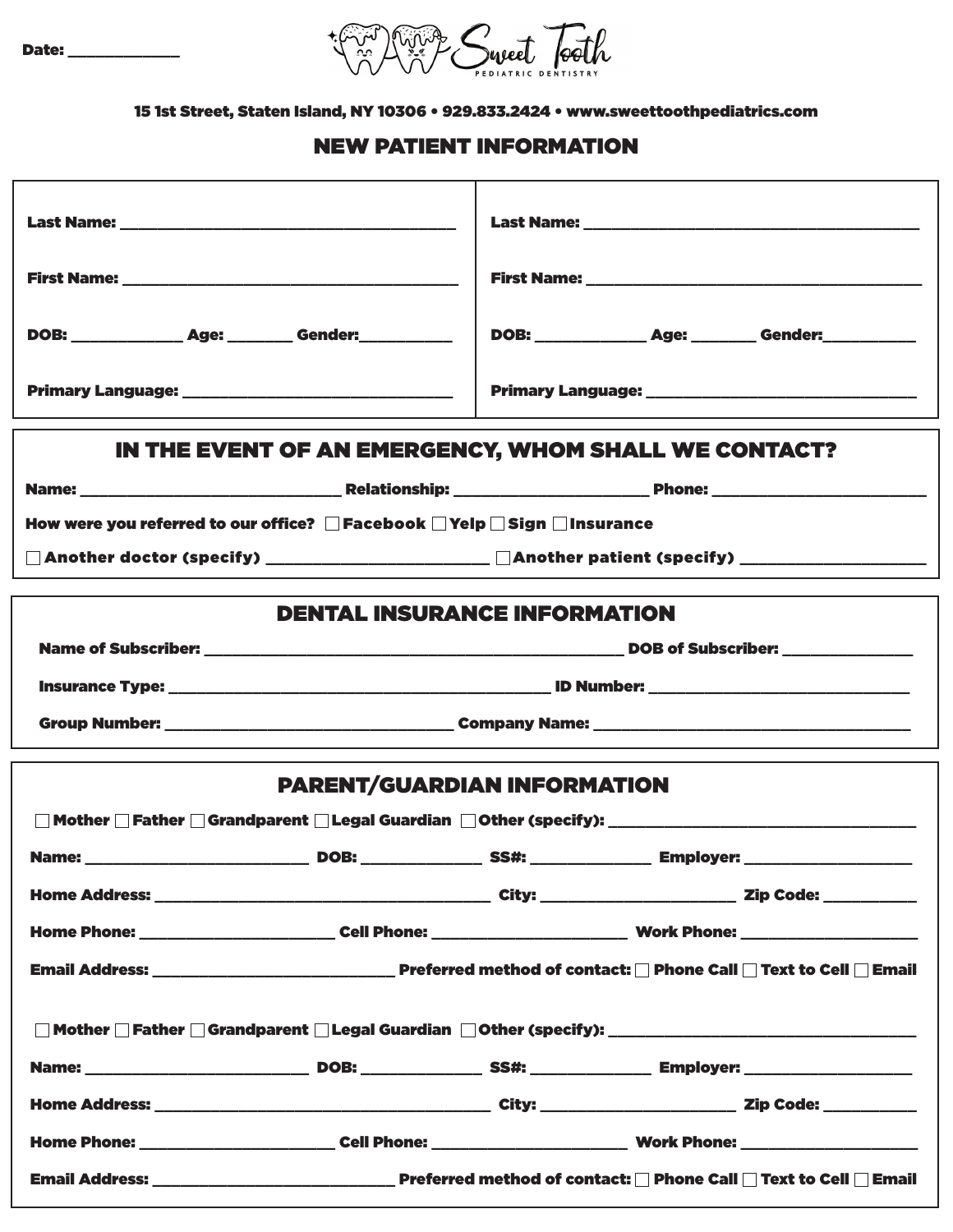|                                                                                                                                                                                                                                      |                                                                                                                                                                                                                                     |                                                                                                                                                                                                                                                                                                                                                                                                                         | <b>DOB:</b> the contract of the contract of the contract of the contract of the contract of the contract of the contract of the contract of the contract of the contract of the contract of the contract of the contract of the con                                                                                                                                                                                        |
|--------------------------------------------------------------------------------------------------------------------------------------------------------------------------------------------------------------------------------------|-------------------------------------------------------------------------------------------------------------------------------------------------------------------------------------------------------------------------------------|-------------------------------------------------------------------------------------------------------------------------------------------------------------------------------------------------------------------------------------------------------------------------------------------------------------------------------------------------------------------------------------------------------------------------|----------------------------------------------------------------------------------------------------------------------------------------------------------------------------------------------------------------------------------------------------------------------------------------------------------------------------------------------------------------------------------------------------------------------------|
|                                                                                                                                                                                                                                      |                                                                                                                                                                                                                                     |                                                                                                                                                                                                                                                                                                                                                                                                                         |                                                                                                                                                                                                                                                                                                                                                                                                                            |
|                                                                                                                                                                                                                                      |                                                                                                                                                                                                                                     | <b>Patient Dental History</b>                                                                                                                                                                                                                                                                                                                                                                                           |                                                                                                                                                                                                                                                                                                                                                                                                                            |
|                                                                                                                                                                                                                                      |                                                                                                                                                                                                                                     | <b>Reason for this visit:</b>                                                                                                                                                                                                                                                                                                                                                                                           |                                                                                                                                                                                                                                                                                                                                                                                                                            |
|                                                                                                                                                                                                                                      |                                                                                                                                                                                                                                     |                                                                                                                                                                                                                                                                                                                                                                                                                         | $\Box$ Check-up/Cleaning $\Box$ Cavities $\Box$ Mouth Injury $\Box$ Tooth Pain $\Box$ Oral Habits $\Box$ Other (specify):                                                                                                                                                                                                                                                                                                  |
|                                                                                                                                                                                                                                      |                                                                                                                                                                                                                                     |                                                                                                                                                                                                                                                                                                                                                                                                                         |                                                                                                                                                                                                                                                                                                                                                                                                                            |
| <b>Reason for leaving: with a state of the contract of the contract of the contract of the contract of the contract of the contract of the contract of the contract of the contract of the contract of the contract of the contr</b> |                                                                                                                                                                                                                                     |                                                                                                                                                                                                                                                                                                                                                                                                                         |                                                                                                                                                                                                                                                                                                                                                                                                                            |
|                                                                                                                                                                                                                                      |                                                                                                                                                                                                                                     | <b>Patient Medical History</b>                                                                                                                                                                                                                                                                                                                                                                                          |                                                                                                                                                                                                                                                                                                                                                                                                                            |
|                                                                                                                                                                                                                                      |                                                                                                                                                                                                                                     |                                                                                                                                                                                                                                                                                                                                                                                                                         |                                                                                                                                                                                                                                                                                                                                                                                                                            |
|                                                                                                                                                                                                                                      |                                                                                                                                                                                                                                     |                                                                                                                                                                                                                                                                                                                                                                                                                         | <b>Phone:</b> <u>________________</u>                                                                                                                                                                                                                                                                                                                                                                                      |
| Has your child ever or does he/she currently:                                                                                                                                                                                        |                                                                                                                                                                                                                                     |                                                                                                                                                                                                                                                                                                                                                                                                                         |                                                                                                                                                                                                                                                                                                                                                                                                                            |
|                                                                                                                                                                                                                                      |                                                                                                                                                                                                                                     |                                                                                                                                                                                                                                                                                                                                                                                                                         |                                                                                                                                                                                                                                                                                                                                                                                                                            |
|                                                                                                                                                                                                                                      |                                                                                                                                                                                                                                     |                                                                                                                                                                                                                                                                                                                                                                                                                         |                                                                                                                                                                                                                                                                                                                                                                                                                            |
|                                                                                                                                                                                                                                      |                                                                                                                                                                                                                                     |                                                                                                                                                                                                                                                                                                                                                                                                                         |                                                                                                                                                                                                                                                                                                                                                                                                                            |
|                                                                                                                                                                                                                                      |                                                                                                                                                                                                                                     |                                                                                                                                                                                                                                                                                                                                                                                                                         |                                                                                                                                                                                                                                                                                                                                                                                                                            |
|                                                                                                                                                                                                                                      | Has your child ever or does he/she currently have a history of:                                                                                                                                                                     |                                                                                                                                                                                                                                                                                                                                                                                                                         |                                                                                                                                                                                                                                                                                                                                                                                                                            |
| $\Box$ None                                                                                                                                                                                                                          | <b>□ Cancer</b>                                                                                                                                                                                                                     | Gastric Reflux                                                                                                                                                                                                                                                                                                                                                                                                          | <b>Pregnancy</b>                                                                                                                                                                                                                                                                                                                                                                                                           |
| $\Box$ Anemia                                                                                                                                                                                                                        | Cerebral Palsy                                                                                                                                                                                                                      | <b>Heart Disease</b>                                                                                                                                                                                                                                                                                                                                                                                                    | <b>Premature Birth</b>                                                                                                                                                                                                                                                                                                                                                                                                     |
| <b>Asthma</b>                                                                                                                                                                                                                        | <b>Convulsions</b>                                                                                                                                                                                                                  | <b>Hearing Problems</b>                                                                                                                                                                                                                                                                                                                                                                                                 | <b>Problems with Anesthesia</b>                                                                                                                                                                                                                                                                                                                                                                                            |
| Autism Spectrum                                                                                                                                                                                                                      | Developmental Delay                                                                                                                                                                                                                 | <b>Heart Murmur</b>                                                                                                                                                                                                                                                                                                                                                                                                     | <b>Prolonged Bleeding</b>                                                                                                                                                                                                                                                                                                                                                                                                  |
| $\Box$ ADHD/ADD                                                                                                                                                                                                                      | Diabetes                                                                                                                                                                                                                            | Hepatitis/Liver Disease                                                                                                                                                                                                                                                                                                                                                                                                 | Rheumatic Fever                                                                                                                                                                                                                                                                                                                                                                                                            |
| <b>AIDS/HIV</b><br><b>Birth Defect</b>                                                                                                                                                                                               | Down Syndrome<br>$\Box$ Epilepsy                                                                                                                                                                                                    | □ High/Low Blood Pressure ■ Seasonal Allergies<br>Kidney Disease                                                                                                                                                                                                                                                                                                                                                        | Tuberculosis                                                                                                                                                                                                                                                                                                                                                                                                               |
| <b>Blood Disorder</b>                                                                                                                                                                                                                | Ear/eye/nose trouble                                                                                                                                                                                                                | <b>Lung Disease</b>                                                                                                                                                                                                                                                                                                                                                                                                     | <b>Thyroid Disease</b>                                                                                                                                                                                                                                                                                                                                                                                                     |
| <b>MTHFR Gene Mutation Cothers:</b>                                                                                                                                                                                                  |                                                                                                                                                                                                                                     |                                                                                                                                                                                                                                                                                                                                                                                                                         |                                                                                                                                                                                                                                                                                                                                                                                                                            |
|                                                                                                                                                                                                                                      |                                                                                                                                                                                                                                     |                                                                                                                                                                                                                                                                                                                                                                                                                         |                                                                                                                                                                                                                                                                                                                                                                                                                            |
|                                                                                                                                                                                                                                      | <b>Comments:</b> with a state of the state of the state of the state of the state of the state of the state of the state of the state of the state of the state of the state of the state of the state of the state of the state of |                                                                                                                                                                                                                                                                                                                                                                                                                         |                                                                                                                                                                                                                                                                                                                                                                                                                            |
|                                                                                                                                                                                                                                      |                                                                                                                                                                                                                                     | <b>ACKNOWLEDGEMENT OF PATIENT INFORMATION / AUTHORIZATION FOR INITIAL EVALUATION</b><br>the initial visit.                                                                                                                                                                                                                                                                                                              | The information I have given is correct to the best of my knowledge. I understand that all information is confidential, and it is my<br>responsibility to inform this office of any changes in my child's medical status. I authorize the dental staff to perform the necessary<br>dental services for my child for an initial evaluation. Any other dental services required will be explained and authorized by me after |
|                                                                                                                                                                                                                                      |                                                                                                                                                                                                                                     | <b>DELEGATION OF POWER BY PARENT OR GUARDIAN</b><br>at any time by providing written notice.                                                                                                                                                                                                                                                                                                                            | I give my consent to allow person(s) named below other than myself to accompany and oversee my child for appointments, to<br>release healthcare information for the appointment or to secure payment for dental services. I understand I can revoke this consent                                                                                                                                                           |
|                                                                                                                                                                                                                                      |                                                                                                                                                                                                                                     |                                                                                                                                                                                                                                                                                                                                                                                                                         |                                                                                                                                                                                                                                                                                                                                                                                                                            |
| Persons who have consent in my absence are:                                                                                                                                                                                          |                                                                                                                                                                                                                                     |                                                                                                                                                                                                                                                                                                                                                                                                                         |                                                                                                                                                                                                                                                                                                                                                                                                                            |
|                                                                                                                                                                                                                                      | I confirm that I have read and fully understand the above.                                                                                                                                                                          |                                                                                                                                                                                                                                                                                                                                                                                                                         |                                                                                                                                                                                                                                                                                                                                                                                                                            |
|                                                                                                                                                                                                                                      |                                                                                                                                                                                                                                     | $\begin{tabular}{lcccccc} \multicolumn{2}{c }{\textbf{1} & \textbf{2} & \textbf{3} & \textbf{4} & \textbf{5} & \textbf{5} & \textbf{6} & \textbf{6} & \textbf{7} & \textbf{8} & \textbf{8} & \textbf{9} & \textbf{10} & \textbf{10} & \textbf{10} & \textbf{10} & \textbf{10} & \textbf{10} & \textbf{10} & \textbf{10} & \textbf{10} & \textbf{10} & \textbf{10} & \textbf{10} & \textbf{10} & \textbf{10} & \textbf{$ |                                                                                                                                                                                                                                                                                                                                                                                                                            |
|                                                                                                                                                                                                                                      | <b>Signature</b>                                                                                                                                                                                                                    |                                                                                                                                                                                                                                                                                                                                                                                                                         | <b>Print Name</b>                                                                                                                                                                                                                                                                                                                                                                                                          |
|                                                                                                                                                                                                                                      |                                                                                                                                                                                                                                     |                                                                                                                                                                                                                                                                                                                                                                                                                         |                                                                                                                                                                                                                                                                                                                                                                                                                            |
|                                                                                                                                                                                                                                      |                                                                                                                                                                                                                                     |                                                                                                                                                                                                                                                                                                                                                                                                                         |                                                                                                                                                                                                                                                                                                                                                                                                                            |

\*Signature of the patient must be obtained unless the patient is unemancipated minor under the age of 18 or is otherwise incompetent to sign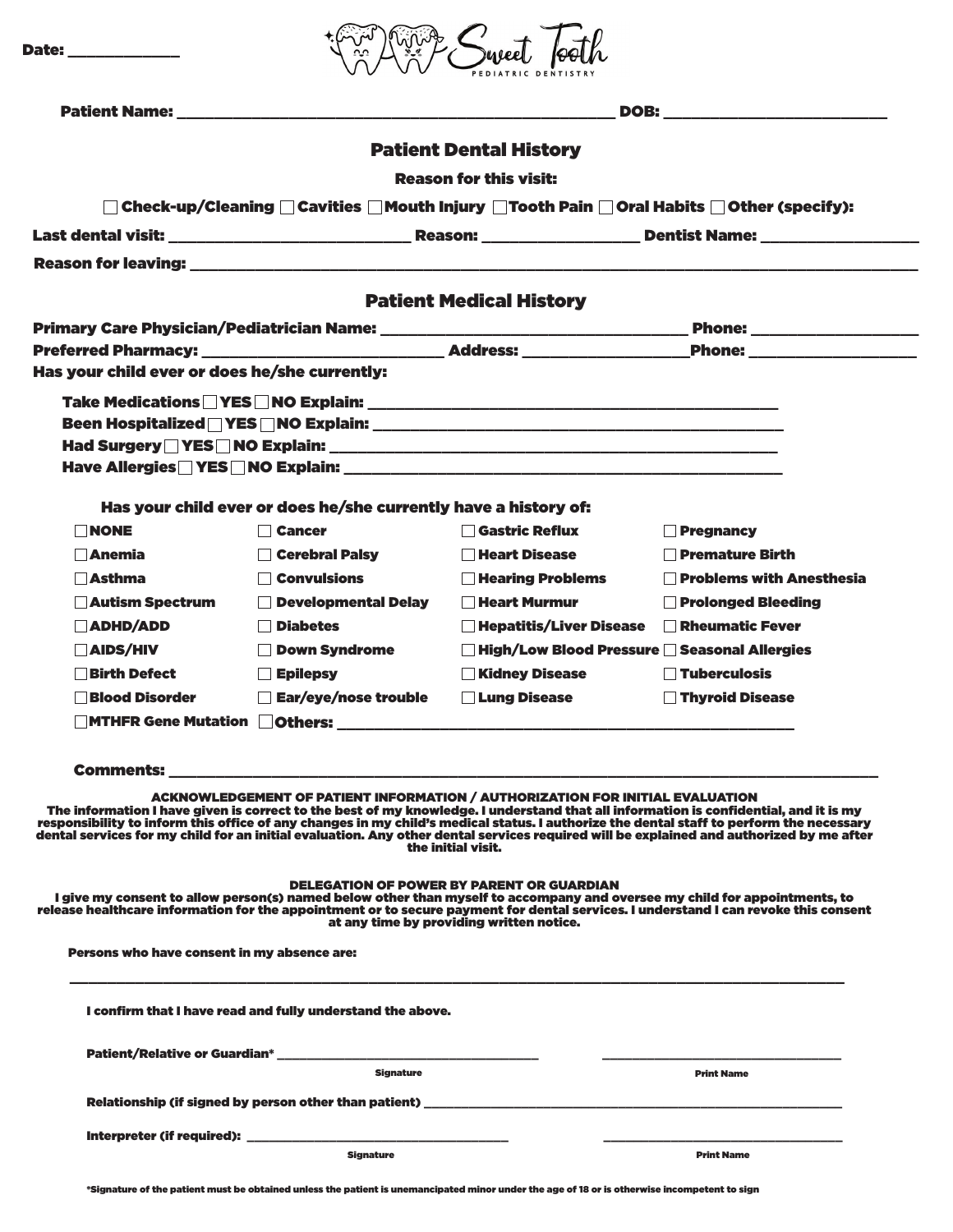

Patient Name: the contract of the contract of the contract of the contract of the contract of the contract of the contract of the contract of the contract of the contract of the contract of the contract of the contract of

## NOTICE OF OFFICE PRACTICES

Our practice is fully committed to providing you with an excellent dental experience and the best possible care we are able to render. We are open and available to discuss our professional fees with you at any time. Your clear understanding and acceptance of our financial policies is important to us and important to establishing a sound professional relationship.

### VERIFYING INSURANCE

As a courtesy to you, we will verify your insurance benefits prior to your new patient appointment, as well as any time you notify us of an insurance change thereafter. The insurance companies do not guarantee payment based on the information you tell us, therefore you are responsible for knowing of any required waiting periods. Any amounts on your treatment plans that are not covered are your financial responsibility.

#### PAYMENT

Payment is due at the time the service is rendered. The adult accompanying the child is responsible for payment at the time of the appointment. Additionally, if you have a balance following an insurance payment from a previous visit, you will be expected to pay that amount in full as well. During treatment it may be necessary to change or add procedures due to conditions found while working on your teeth.

Payment for services rendered will be due at the time of service. The insurance portion of the treatment plan is an estimate and not a guarantee of coverage. Your estimated portion will be due at the time of service. If your insurance carrier pays less than the anticipated amount, you will be responsible for the unpaid balance. I understand that I am responsible for any unpaid balance for the procedures that are performed.

I authorize the dentist or qualified assignee to perform the work described above and to make any necessary changes or additions thereto.

### CHANGES IN PERSONAL INFORMATION

Any changes to your personal information or contact information should be given to our office immediately.

### PAYMENT PLANS

Will be determined on an individual basis

#### **RALANCES**

If your account balance exceeds 60 days, you will receive a notice informing you that your account is overdue. If you do not pay your balance or arrange a payment plan within 10 days, your account will be turned over to a collections agency. If this happens, a collection fee will be added to your balance. The collections agency will report any unpaid balances to the credit agencies.

#### RETURNED CHECKS

There will be a \$30 fee for all returned checks. The amount of the check plus the fee must be paid within 10 days of notification by money order, cash, credit card, or your check will be turned over to the appropriate authorities. Once a check has been returned, the office can no longer accept personal checks for payment.

## CANCELLATIONS/FAILED APPOINTMENTS

We request 24 hour notice if you are canceling an appointment.

IN CASE OF A CANCELLATION WITHOUT 24 HOUR NOTICE, OR FAILED APPOINTMENT, THERE WILL BE A \$40 FEE. The fee will be posted to your account and additional appointments will not be made until the balance is settled. Excessive tardiness, cancellations without adequate notice and failed appointments may result in termination of doctor-patient relationship.

#### INSURANCE

I certify that my child is covered by insurance and benefits are assigned to the office. I understand that I am financially responsible for all charges not covered by dental insurance. I hereby authorize the office to release all necessary information to secure payment of benefits. I authorize the use of this signature on all insurance submissions.

We bill your insurance as a courtesy to you. It is YOUR responsibility to be familiar with your plan coverage, limitations and copays, etc. We advise that you follow-up with your insurance carrier on any claims unpaid after 60 days from date of service. CLAIMS THAT ARE NOT PAID FOLLOWING 90 DAYS FROM DATE OF SERVICE will become patient responsibility for payment AT TIME OF VISIT.

| I confirm that I have read and fully understand the above. |                  |                                                       |  |  |  |
|------------------------------------------------------------|------------------|-------------------------------------------------------|--|--|--|
|                                                            |                  |                                                       |  |  |  |
|                                                            | <b>Signature</b> | <b>Print Name</b>                                     |  |  |  |
|                                                            |                  |                                                       |  |  |  |
|                                                            |                  | Relationship (if signed by person other than patient) |  |  |  |
|                                                            |                  |                                                       |  |  |  |
|                                                            | <b>Signature</b> | <b>Print Name</b>                                     |  |  |  |
|                                                            |                  |                                                       |  |  |  |

\*Signature of the patient must be obtained unless the patient is unemancipated minor under the age of 18 or is otherwise incompetent to sign